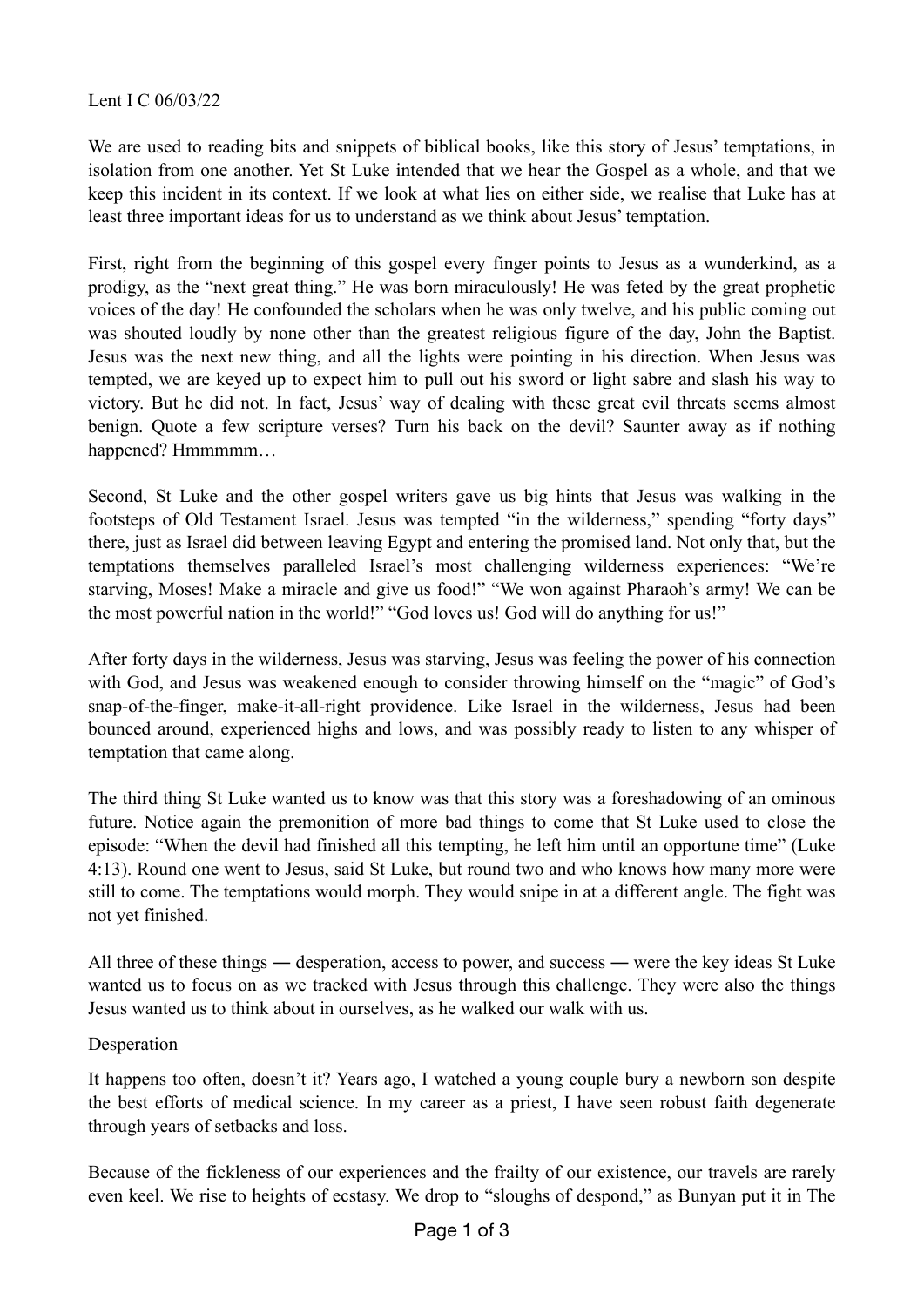Pilgrim's Progress. We ride the roller coaster with its cheers and fears, some of them deeply disturbing. We see Jesus there, in this wilderness spot of temptation, and know that this will not be the last time. It reminds me of the hymns of William Cowper, a member of John Newton's congregation in Olney, England, in the 1700s. Some of his poetry has found its way into the classic hymnals of the church. "God moves in a mysterious way, his wonders to perform," says one hymn. Another declares, less well known is a wonderful confession of confidence: "What God ordains is always right; he guides our joy and sadness. He is our life and blessed light; in him alone is gladness. We see his face, the way of grace; he holds us in his mighty arm and keeps us safe from every harm." But William Cowper was a troubled soul. He began to slip in and out of depression. He spent a year and a half in what was then called an "lunatic asylum." His hymns began to take on a darker colour. During those bleak times, he penned this cry of spiritual loneliness: "Where is the blessedness I knew, when first I sought the Lord? Where is the soul-refreshing view of Jesus and his word?" Cowper died of a broken heart and a crushed spirit. Yet the only way out is through, as Jesus shows us. Scripture is our link to heaven's resources: light in the darkness, stability over shifting footfalls, strength when muscles give out, resilience against temptations.

## The Lure Of Success

But sometimes the temptations do not crowd us in or trap us in desperation. Instead, they promise us the world. "Just do this, and you will get what you know you deserve!" "Just sign here, and we will guarantee you a win!" "Buy now pay back later." Jesus, pushed back against the devil in the wilderness, knowing that the shortcut did not end up at the same destination. Yes, Jesus deserved the acclaim of the crowds and the kingdoms. Yes, Jesus wished for reconciliation between heaven and earth that did not come at such a bloody price. Yes, Jesus desired to remount the throne of glory without passing through Gethsemane. But that would be an alternate reality. That would be a fairy tale in which "they lived happily every after" by bedtime. And we know it too.

## The Greatest Seduction

But the last temptation was the hardest, wasn't it? No longer desperate, clear-headed and strong, Jesus seemed to be a double winner. That is precisely where evil brought its last seduction. "You have faith! You have great faith!" Trust God! Live as if it matters! Here is where the insidious call of the "health, wealth and success gospel" summons. Our Church is full of people, we are so right and blessed- God wants you to have it all! You don't have because you don't ask! Prove your faith by your works!

Yes, yes, yes. A young couple started worshiping with my first parish. They were members of a church in a nearby town, but they said they were looking for more; a bigger congregation, more young adults, more activities, more spirituality ― more life ― better preaching ― sincere worship. So they came to join us. The other church must have been pretty small.

I met with them, wanting to get to know them. I also basked in the accolades they gave. I ate it up. Then came the hook. This couple had been married for more than two years but did not yet have children. They wanted to have babies, lots of them. They believed that they were destined to have a large family.

Here they were with me. Could I pray for them to get pregnant? After all, I was a "spiritual" man. They could see it! I prayed. I prayed fervently.